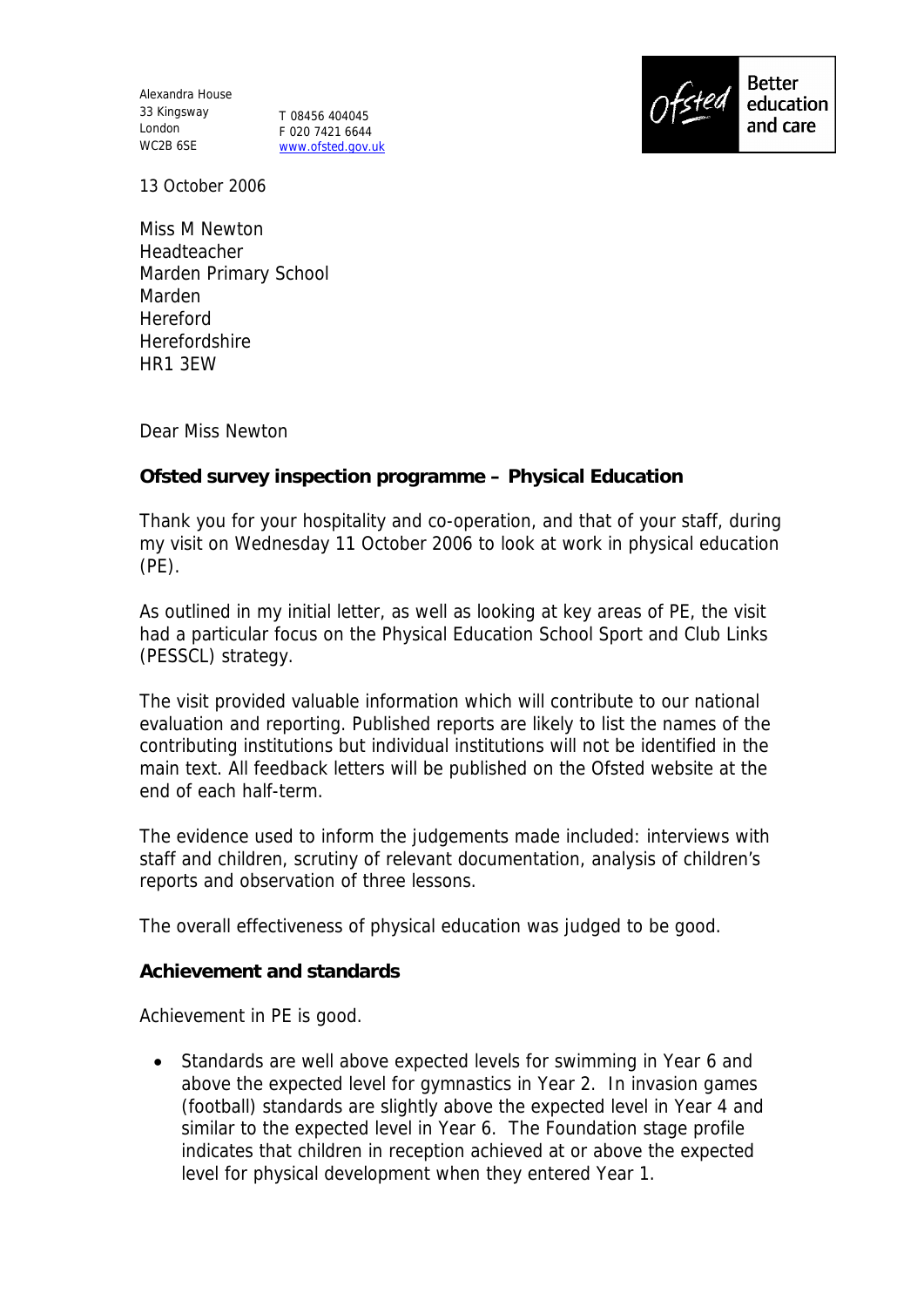- Pupils make very good progress in Key Stage 1, Years 3 and 4 and satisfactory progress in Years 5 and 6.
- The PE curriculum has a strong focus on skill development and improving knowledge and understanding of fitness and health. By Year 2 all pupils can perform rolls with good form and body tension and 80 percent successfully achieve forward rolls. By Year 6 all children can swim the expected distance of 25 metres unaided.
- Pupils are not so good at describing what they have done and how improvements can be made to their own and others' work. They enjoy physical activity and in lessons that engage their interest they become engrossed in what they are doing, participate enthusiastically and give good support to each other.

**Quality of teaching and learning**

The quality of teaching and learning is satisfactory overall.

- The quality of teaching is variable between good and inadequate. In good lessons the secure subject knowledge of the teacher ensures progress in learning. Suitable tasks are provided to improve skills and demonstrations are used effectively to show expectations. Good use is made of information and communications technology.
- Insufficient attention is given to questioning pupils to deepen their knowledge and understanding and in using their ideas and suggestions to progress lessons. Despite being in mixed age classes there is no use of assessment to provide tasks suitable for different ability levels.
- When teaching and learning were inadequate it was because the pace was too slow, tasks repetitive, the class leader had very limited understanding of the PE National Curriculum requirements and poor attitudes of some pupils distracted others.

**Quality of provision**

The quality of the curriculum is good.

- More than two hours of curriculum time are allocated to PE and the programme is broad and balanced. The time allocated to swimming is well in excess of the minimum required.
- A good range of extra curricular clubs adds variety and interest in PE and extends achievement further. The pupils enjoy competitions with other schools and they particularly like the residential trips that are provided. They would like more competitions and Key Stage 2 classes would like the opportunity to use large gymnastics apparatus in the hall.

**Leadership and management of PE**

The quality of leadership and management is good.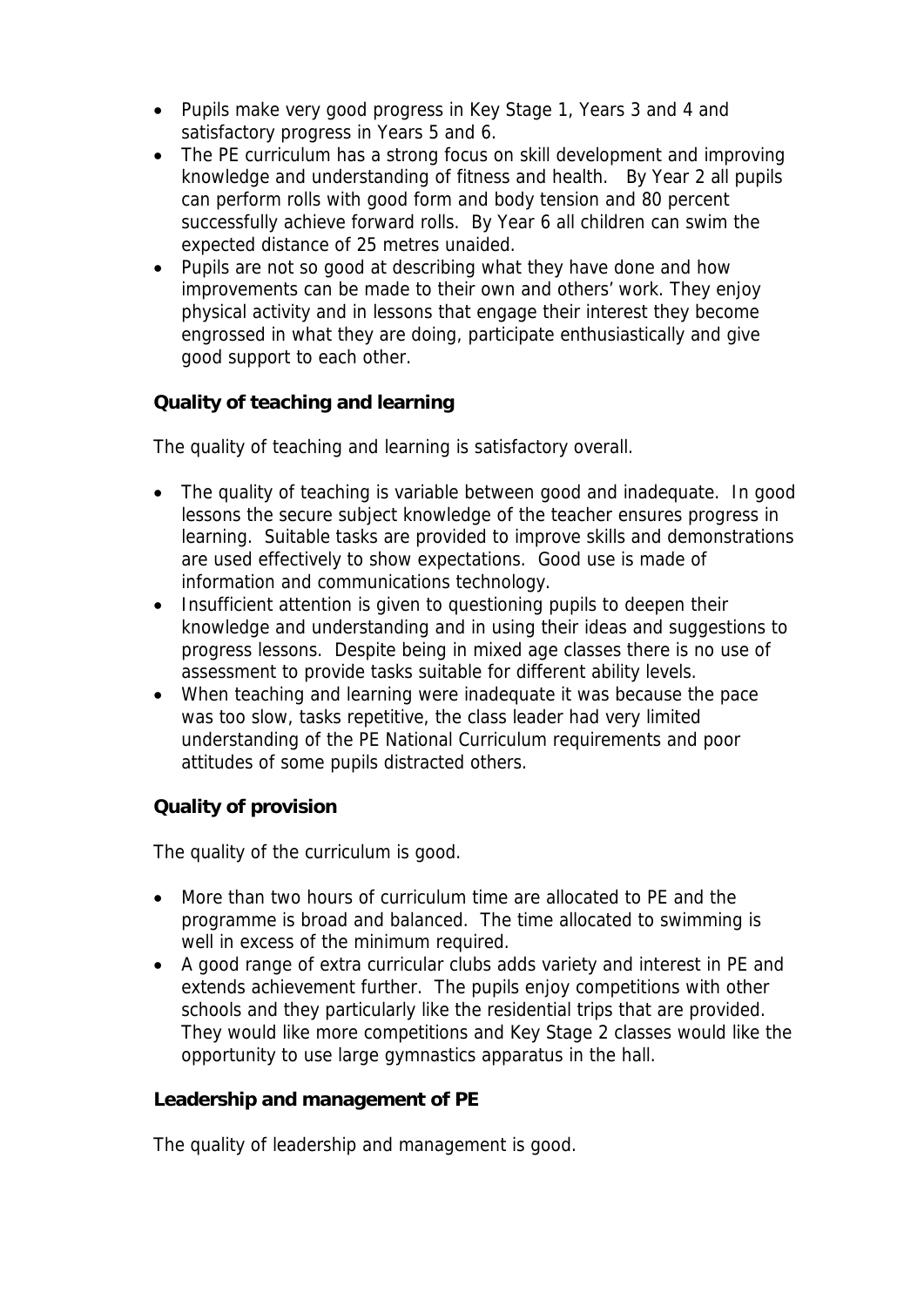- The subject co-ordinator has benefited from attending professional development courses and the opportunity to meet colleagues at meetings provided through the School Sport Co-ordinator (SSCO) programme.
- From the self-evaluation undertaken, there is a good understanding of strengths and weaknesses in PE. A development plan has been provided to address many of the shortcomings and there is good capacity to improve.
- Insufficient attention is given to checking and supporting the work of adults other than teachers who are responsible for delivery of a high percentage of the games curriculum. No clear picture emerges as to how their work is used to cover the four National Curriculum strands or how their observations of pupils' work feed into assessment for learning and reporting.

**Subject issue – PESSCL Programme**

- The PESSCL programme is making a significant impact in the school. It has raised the profile of PE and is providing time for the subject coordinator, other teachers and classroom assistants to widen their subject knowledge and understanding of high quality learning.
- There has been a large increase in the number of extra curricular activities provided. Data provided by the SSCO shows that attendance at these activities is very high.
- Criteria for measuring how the strategy is improving standards and achievement in pupils' learning, particularly at the time of transfer from primary to secondary school, are not yet in place.

## **Inclusion**

- There is a high level of involvement with physical activity and health promoting initiatives suited to all pupils in the school. Classroom assistants provide excellent support for pupils with learning difficulties to access the PE curriculum. There is no similar provision for gifted and talented pupils.
- Insufficient attention is given to planning and providing progressive work in mixed age classes.

**Areas for improvement, which we discussed, included:**

- to continue to refine procedures for recording assessment of progress in PE and share targets for improvement with the pupils
- to monitor and evaluate the quality of teaching and learning in lessons and make procedures for vetting lessons taken by other adults more robust
- to plan work that ensures progression in mixed age classes and across the school.

I hope these observations are useful as you continue to develop physical education in the school.